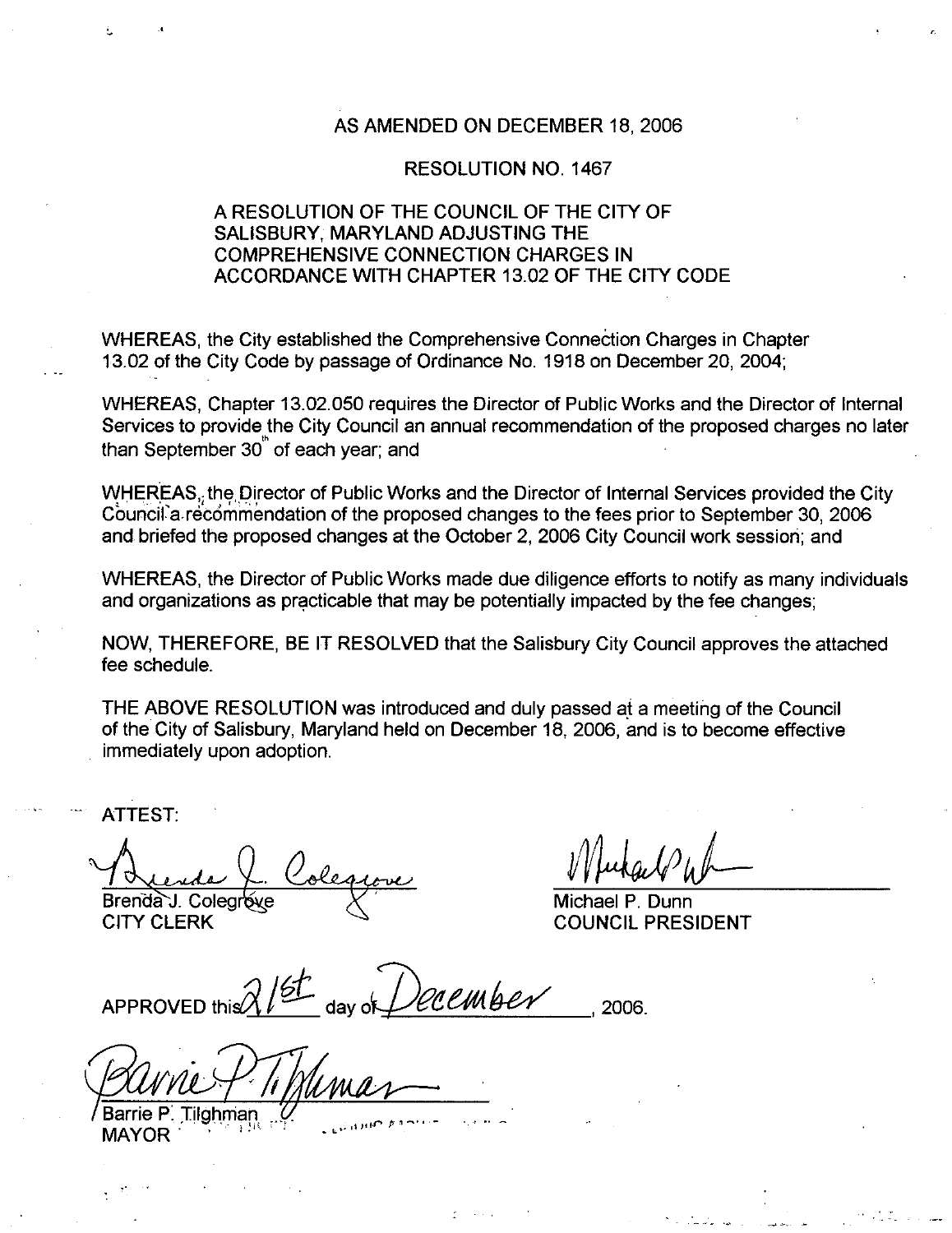## The City of Salisbury, Maryland, Water and Sewer Comprehensive Connection Charges

 $\overline{1}$ 

Purpose. This schedule provides the fees of the Comprehensive Connection Charge which are Purpose. This schedule provides the fees of the Comprehensive Connection Charge which are<br>set on an annual basis by the City Council in accordance with § 13.02.050 of the City Code, and the Construction Inspection Fee

Effective Date. This Fee Schedule is effective on January 1, 2007 and was approved by the City Council on December 18, 2006 with Resolution #1467.

- Capacity Unit Fee. The Capacity Unit Fee is \$5,967 per Equivalent Dwelling Unit (EDU)<br>
(Reference: § 13.02.070.B).<br>
2. Sewer-Connection and Water-Tap/Meter Fee (Reference: § 13.02.070.E).<br>
In-City Out-Of-City an annual basis by the City C<br>nstruction Inspection Fee.<br>ve Date. This Fee Schedule<br>il on December 18, 2006 with<br>Capacity Unit Fee. The Cap<br>(Reference: § 13.02.070.B).<br>Sewer-Connection and Wate
- 2. Sewer-Connection and Water-Tap/Meter Fee (Reference: § 13.02.070.E).

 $-4.4 - 2.0 - 0.05$ 

|                              |                                                          | In-City               | Out-Of-City |
|------------------------------|----------------------------------------------------------|-----------------------|-------------|
|                              | a. Water Tapping Fees.                                   |                       |             |
|                              | 3/4" Water Service Connection                            | \$3,410               | \$4,265     |
|                              | 1" Water Service Connection                              | \$3,705               | \$4,635     |
|                              | 1-1/2" Service Connection<br>2" Water Service Connection | \$5,275               | \$6,595     |
|                              | -Disc                                                    | \$5,645               | \$7,060     |
|                              | -Tru Flo                                                 | \$6,715               | \$8,395     |
| b. Water Meter Setting Fees. |                                                          |                       |             |
|                              | 3/4" Meter Setting Only                                  | 365<br>\$             | 460<br>\$   |
|                              | 1" Meter Setting Only                                    | \$<br>485             | \$<br>610   |
|                              | 1-1/2" Meter Setting Only                                | \$<br>720             | \$<br>900   |
|                              | 2" Meter Setting Only                                    |                       |             |
|                              | -Disc                                                    | $\mathfrak{F}$<br>835 | \$1,045     |
|                              | -Tru Flo                                                 | \$1,905               | \$2,385     |
|                              | c. Sanitary Sewer Fees.                                  |                       |             |
|                              | 6" Sanitary Sewer Connection                             | \$2,905               | \$3,635     |
|                              | 8" Sanitary Sewer Connection                             | \$2,965               | \$3,710     |
|                              | 6" or 8" Location/Drawing Fee                            | \$<br>38              | \$<br>50    |
|                              | d. Other Fees.                                           |                       |             |
|                              | <b>Temporary Water Meter Setting</b>                     | 35<br>\$              | \$<br>45    |
|                              | Fire Pump and Flush Test                                 | \$<br>125             | \$<br>160   |
|                              | <b>Water Meter Test Fee</b>                              | \$<br>35              | \$<br>45    |

e. Additional Considerations.

(1) Water taps, which require service line sizes larger than the meter size, will be subject to an additional charge for materials, labor and equipment.